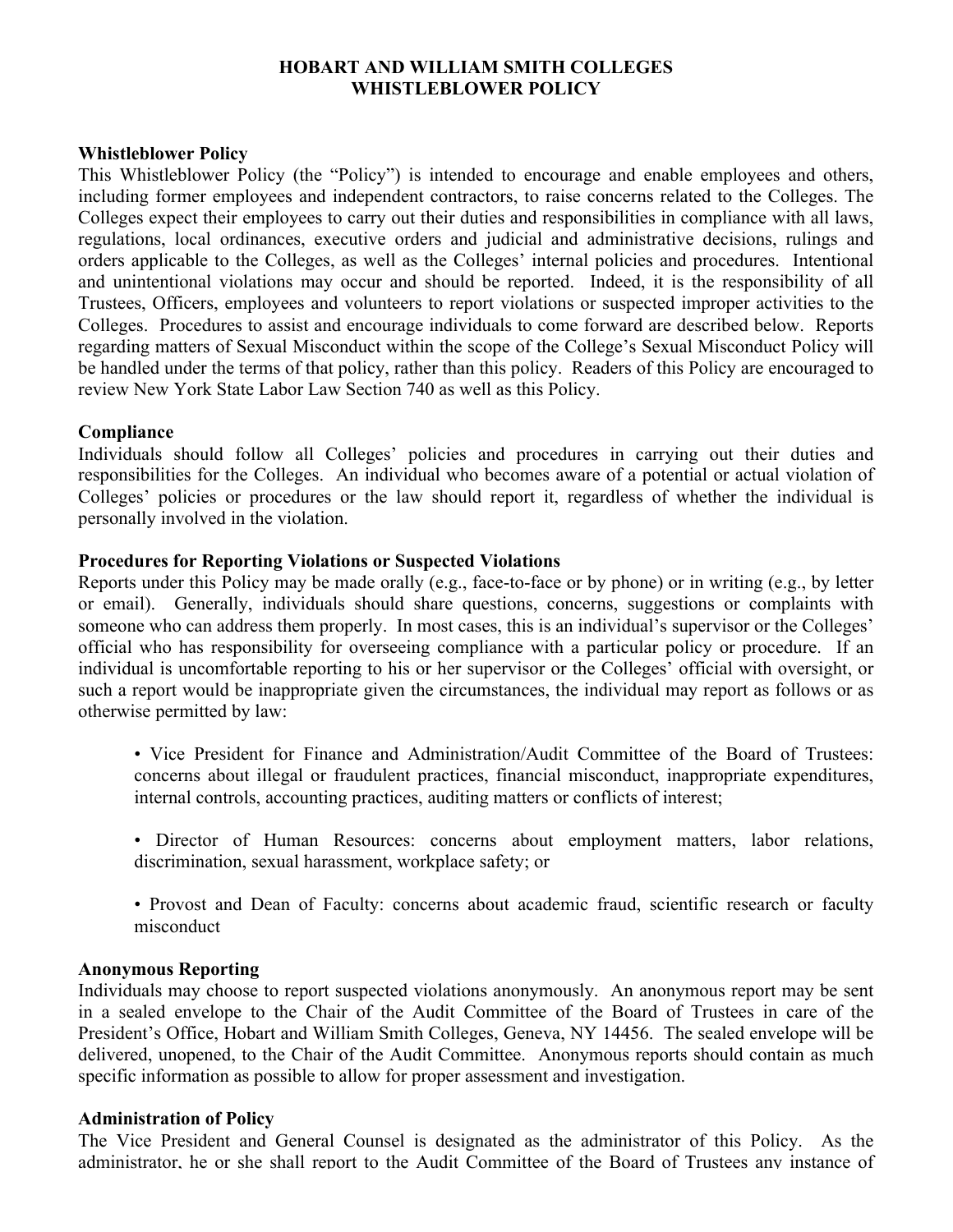alleged intimidation, harassment, discrimination or other retaliation in violation of this Policy, and shall report at least annually to the Audit Committee on matters pertaining to the Policy, including whether any material change has been made to the procedures outlined above.

# **Handling of Reported Violations**

All reports will be forwarded to the Vice President and General Counsel, who will promptly forward copies to the chair of the Audit Committee and, depending upon the nature of the report, to the: Vice President for Finance and Administration, Director of Human Resources and/or the Provost and Dean of Faculty. However, if a report of a suspected improper activity involves any of the individuals named herein, then such individual shall be excluded from such notification.

Depending on the nature of the reported improper activity, either the Vice President for Finance and Administration, Director of Human Resources and/or the Provost and Dean of Faculty shall consult with the Vice President and General Counsel (or where appropriate, outside counsel) to make an initial assessment of whether an investigation is appropriate, and the form that it should take. An investigation will begin only if the reported information, if true, would constitute improper conduct and is specific enough to be investigated. The individual making the report will be given an opportunity to provide more specific information if improper conduct is alleged in the report, but more specific information would be required for a proper investigation. Depending on the nature of the report, any investigation will be conducted by the Vice President for Finance and Administration, Director of Human Resources and/or the Provost and Dean of Faculty.

Communications regarding the investigation and any resolution of the reported suspected improper activity shall be accessible to individuals with access to the original report. The Chair of the Audit Committee shall be kept apprised of all findings and resolutions related to all reported suspected improper activity and shall report on the same to the Audit Committee at the Audit Committee's next regularly scheduled meeting.

If a suspected improper activity is reported directly to the President and/or the Chair of the Audit Committee then the President and/or the Chair of the Audit Committee shall immediately direct that an investigation be undertaken and a report compiled.

In the case of non-anonymous reports, either the Vice President and General Counsel will notify the sender and acknowledge receipt of the concern within ten business days. No response will be provided in the event of an anonymous report.

## **No Retaliation**

No Trustee, officer, employee, former employee, independent contractor, or volunteer of the Colleges who in good faith reports any action or suspected action taken by or within the Colleges that he or she reasonably believes to be illegal, fraudulent or in violation of any adopted or legally required policy of the Colleges shall suffer intimidation, harassment, discrimination or other retaliation , adverse employment consequences, or any other forms of retaliatory behavior prohibited by New York State Labor Law Section 740.

Any employee who retaliates against someone who has made a good faith report under this Policy is subject to discipline up to and including termination of employment. Any employee who believes he or she is being retaliated against should immediately report his or her concern to the Director of Human Resources, Vice President and General Counsel for investigation.

## **Acting in Good Faith**